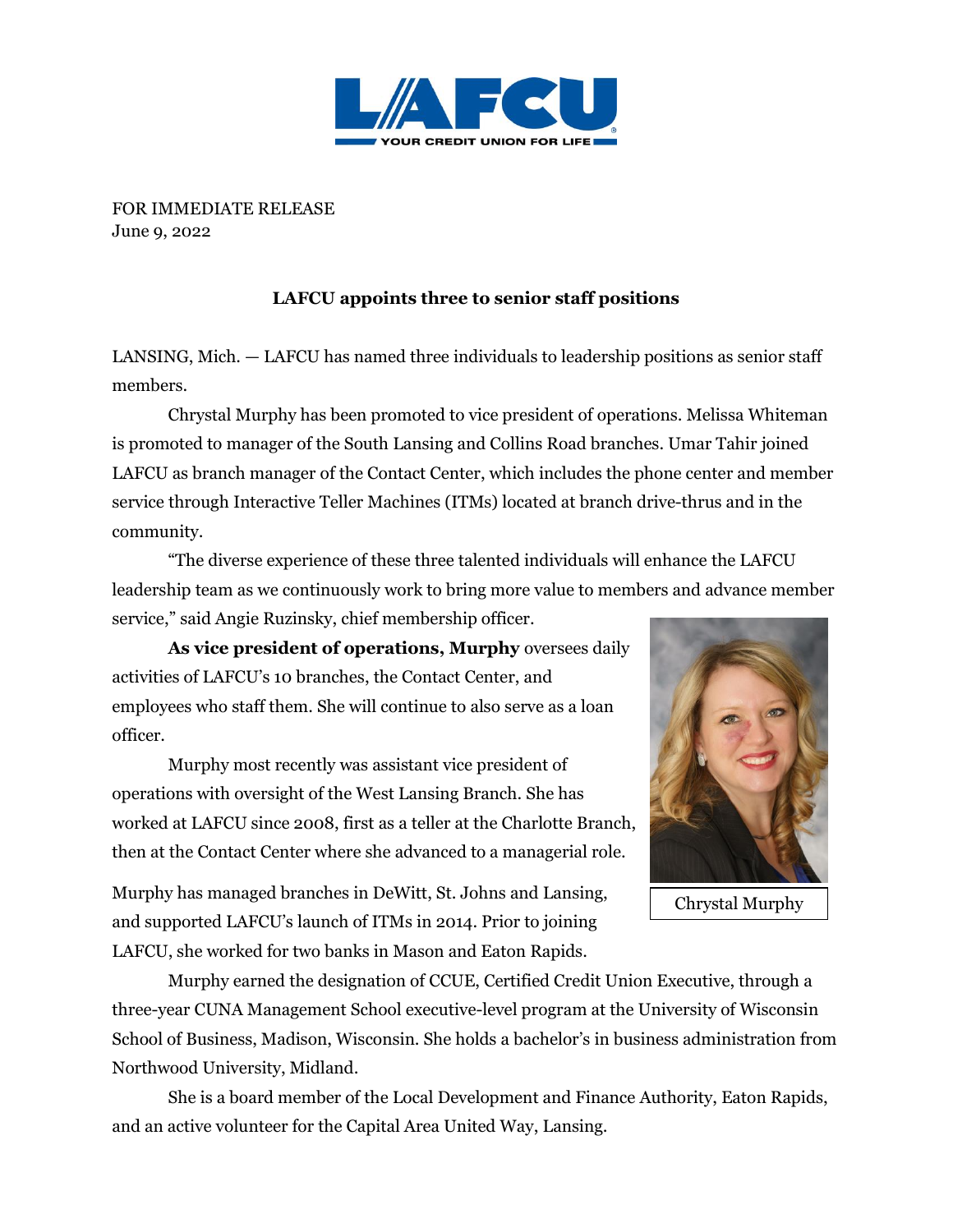**As managers, Whiteman and Tahir are** responsible for the operations at their respective branches, including member services, teller and lending functions and staff supervision.



Melissa Whiteman

**Whiteman** was previously senior member service representative at the West Lansing Branch. She joined LAFCU January 2021 with nearly 20 years of managerial experience. Most recently she was with the YMCA of Metropolitan Lansing for 11 years, serving as membership director for five years. Whiteman also worked at several international catering service corporations as director of food service operations where she was responsible for food services at the Department of Interior and three Indiana colleges. The Dimondale resident earned a bachelor's degree in international affairs at University of Mary Washington, Fredericksburg, Virginia.

**Tahir** joins LAFCU with 15 years of experience in multifaceted leadership roles, including 10 years with banks in Sault Ste. Marie and the Lansing area, in which he had marketing and supervisory responsibilities. He also worked for a technology company and FedEx, where he was project/operations manager for the office in Monroeville, Pennsylvania. He earned an MBA in marketing, a bachelor's in business administration at Preston Institute of Management Sciences, Pakistan, and the designation of CSM, Certified ScrumMaster. Tahir is an executive committee member for Islamic Society of Greater Lansing.

Umar Tahir

## **About LAFCU**

Chartered in 1936, LAFCU is a not-for-profit financial

cooperative open for membership to anyone who lives, works, worships or attends school in Michigan and to businesses and other entities located in Michigan. The credit union serves 72,000 members and holds over \$970 million in assets. It was named a Best Credit Union to Work For in 2020. LAFCU offers a comprehensive range of financial products and services as well as an expanding complement of financial technology solutions. Members enjoy benefits such as low fees, low interest rates on loans, high yields on savings, discounts, knowledgeable employees and nationwide access to fee-free ATMs. A recipient of the national Dora Maxwell Social Responsibility Community Service Award for credit unions, LAFCU enriches the